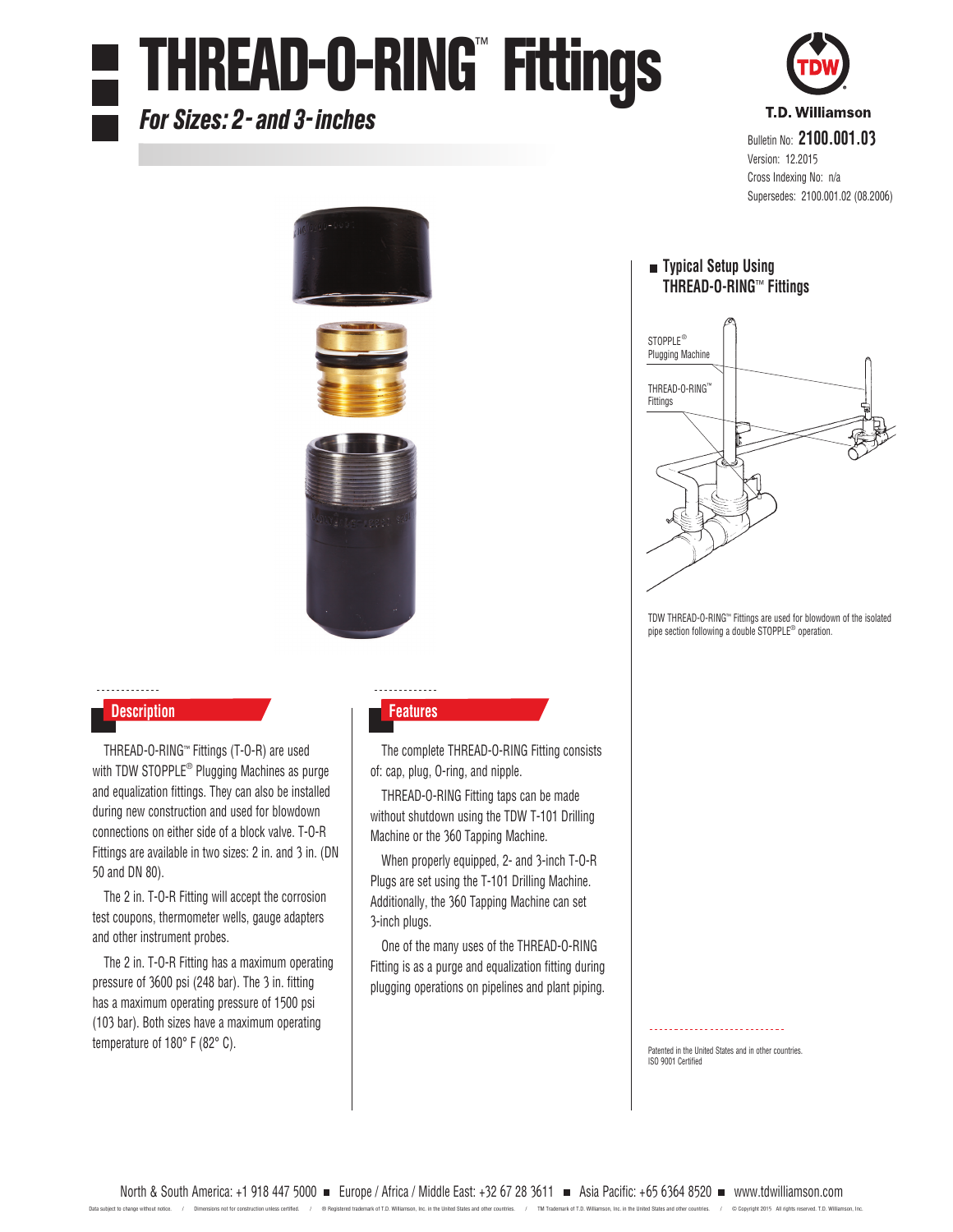### **Dimensions and Part Numbers**

### **THREAD-O-RING™ Fittings 2100.001.03- p2**





| <b>Dimensions</b> |  |
|-------------------|--|
|                   |  |

|      |      | 'H' for pipe    |     | $H$ for $6"$    |     |                 |      |            |     |               |
|------|------|-----------------|-----|-----------------|-----|-----------------|------|------------|-----|---------------|
|      | Size | smaller than 6" |     | and larger pipe |     | Min. Valve I.D. |      | Weight     |     |               |
| inch | mm   | inch            | mm  | inch            | mm  | inch            | mm   | Ib.        | kg. | Part Number   |
|      | 50   | $5 - 5/16$      | 135 | $5 - 3/16$      | 132 | $2 - 1/16$      | 52.4 | $6 - 1/2$  | 29  | See Chart     |
|      | 80   | $4 - 3/4$       | 121 | $4 - 3/4$       | 121 | $3 - 1/16$      | 77 8 | $12 - 3/8$ | 5.6 | 06-1387-0000* |

\* This part number is for use with a 360 Tapping Machine only. If a T-101 compatible plug is required, contact a TDW representative for the correct part number.

**TR-NNBB-PMRR-CC**



### **Nipple Material**

| "NN" | Nipple Material                  | Part Number     |
|------|----------------------------------|-----------------|
| 00   | Steel, Carbon ASTM A-333 GR 6    | 00-1023-0333-XX |
| 01   | Steel, Stainless 304L ASTM A-312 | 00-1023-0359-XX |
| 02   | Steel, Stainless 316L ASTM A-312 | 00-1023-0358-XX |
| 03   | Aluminum, 6061-T6                | 00-1023-0360-XX |
|      |                                  |                 |
|      |                                  |                 |
|      |                                  |                 |
|      |                                  |                 |
|      |                                  |                 |

|                         | $\overline{\phantom{0}}$ |
|-------------------------|--------------------------|
| $\overline{\mathbf{r}}$ |                          |
|                         | í                        |

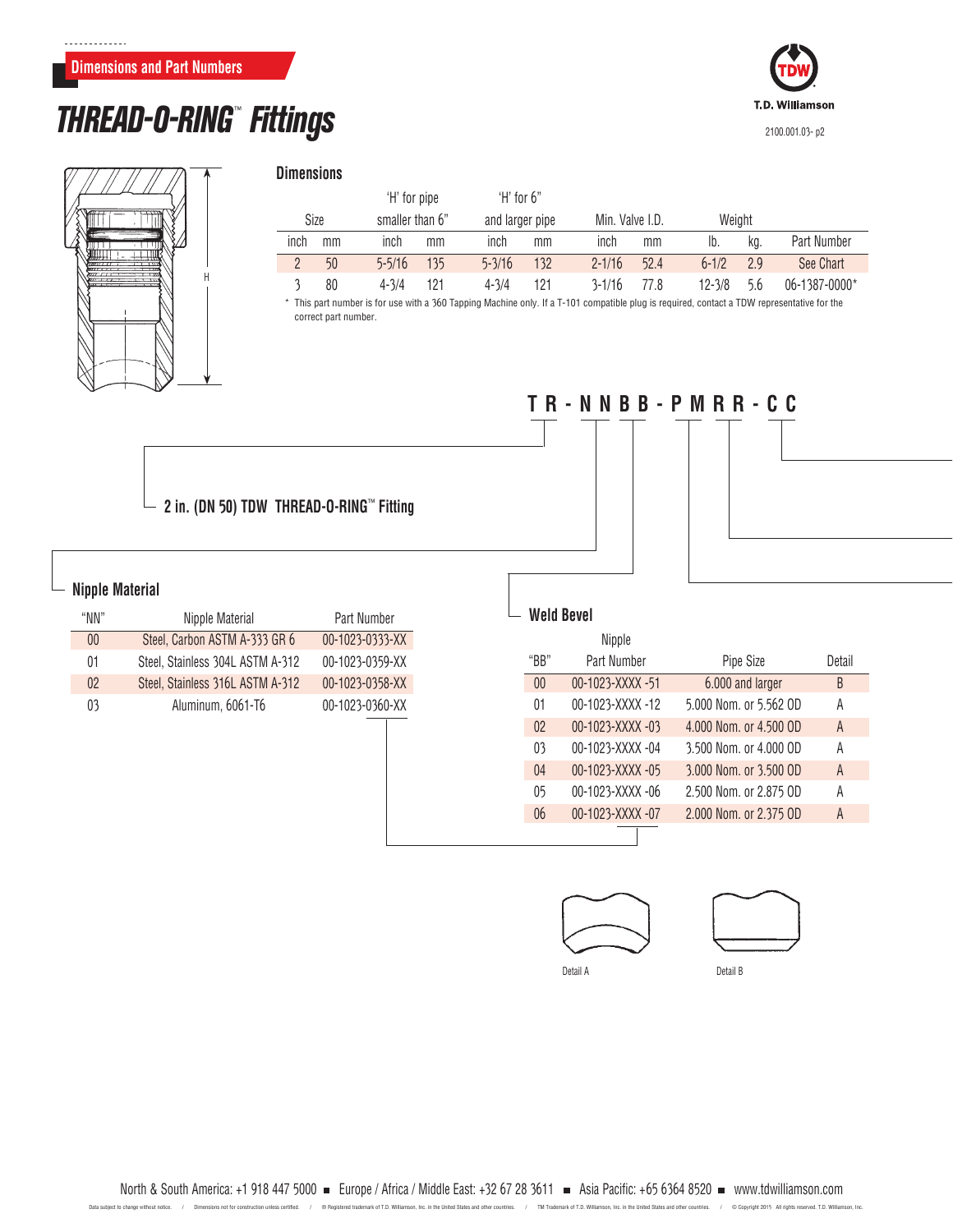## THREAD-O-RING™ Fittings



### **Threaded Cap**

. . . . . . . . . . . . .

| "CC"           | Cap Material              | Part Number  |
|----------------|---------------------------|--------------|
| 00             | ASTM A105 (Std. Mat.)     | 00-0200-0001 |
| 02             | <b>ASTM A312 304L SST</b> | 00-0200-0015 |
| 0 <sup>3</sup> | <b>ASTM A312 316L SST</b> | 00-0200-0021 |
| 04             | Aluminum 6061-T6          | 00-0200-0022 |
| 06             | ASME A350 LF2 CL1         | 00-0200-0019 |

### **Plug Material**

| "PM" | Plug Material                         | Part Number  |
|------|---------------------------------------|--------------|
| 00   | ASTM B16 C36000 H02 Brass (Std. Mat.) | 00-4172-0100 |
| 01   | ASTM C1213/1215 CF Stl.               | 00-4172-0200 |
| 02   | ASTM 304 CF SST                       | 00-4172-0600 |
| 03   | ASTM 316 CF SST                       | 00-4172-0400 |
| 04   | Aluminum, 6061-T6                     | 00-4172-1200 |
| 05   | ASME SA350 LF2 CL1                    | 00-4172-0500 |
| 06   | ASTM 303 CF SST                       | 00-4172-0300 |
| 08   | 4140 CF Steel                         | 00-4172-0800 |
| 12   | <b>ASTM A105 Normalized</b>           | 00-4172-1300 |
| 13   | ASTM B148 C95400 AI Bronze            | 00-4172-1400 |
| 14   | ASTM B21 C46400 Naval Brass           | 00-4172-1500 |
| 15   | ASTM 304L SST                         | 00-4172-1600 |
| 16   | ASTM A350 LF2 CL1 Per NACE MR0175     | 00-4172-1700 |

### **O-Ring Material**

| "RR" | <b>0-Ring Material</b>                | Part Number  |
|------|---------------------------------------|--------------|
| 00   | No O-Ring                             | N/A          |
| 01   | Buna-N N674-70 (Std. Mat.)            | 00-0118-0006 |
| 02   | Fluorocarbon V747-75                  | 00-1248-0002 |
| 03   | Neoprene C1276-70 (Std. Mat.)         | 00-1947-0006 |
| 04   | Ethylene Propylene E540-80 (EPDM)     | 00-2977-0001 |
| 05   | Buna-N (Low-Temp.) N103-70            | 00-3079-0001 |
| 06   | <b>PTFF</b>                           | 00-1327-0001 |
| 07   | Neoprene 882-K                        | 00-1808-0003 |
| 08   | <b>Silicone Rubber</b>                | 00-3781-0006 |
| 09   | Neoprene 882-P                        | 00-4677-0006 |
| 10   | Kalrez                                | 00-4353-0001 |
| 11   | Fluorocarbon GF                       | 00-6732-0002 |
| 12   | <b>PTFE Encapsulated Fluorocarbon</b> | 00-6762-0002 |
| 13   | Special Nitrile N-497                 | 00-6932-0001 |
| 14   | Fluorocarbon V1238-95                 | 00-8509-0002 |